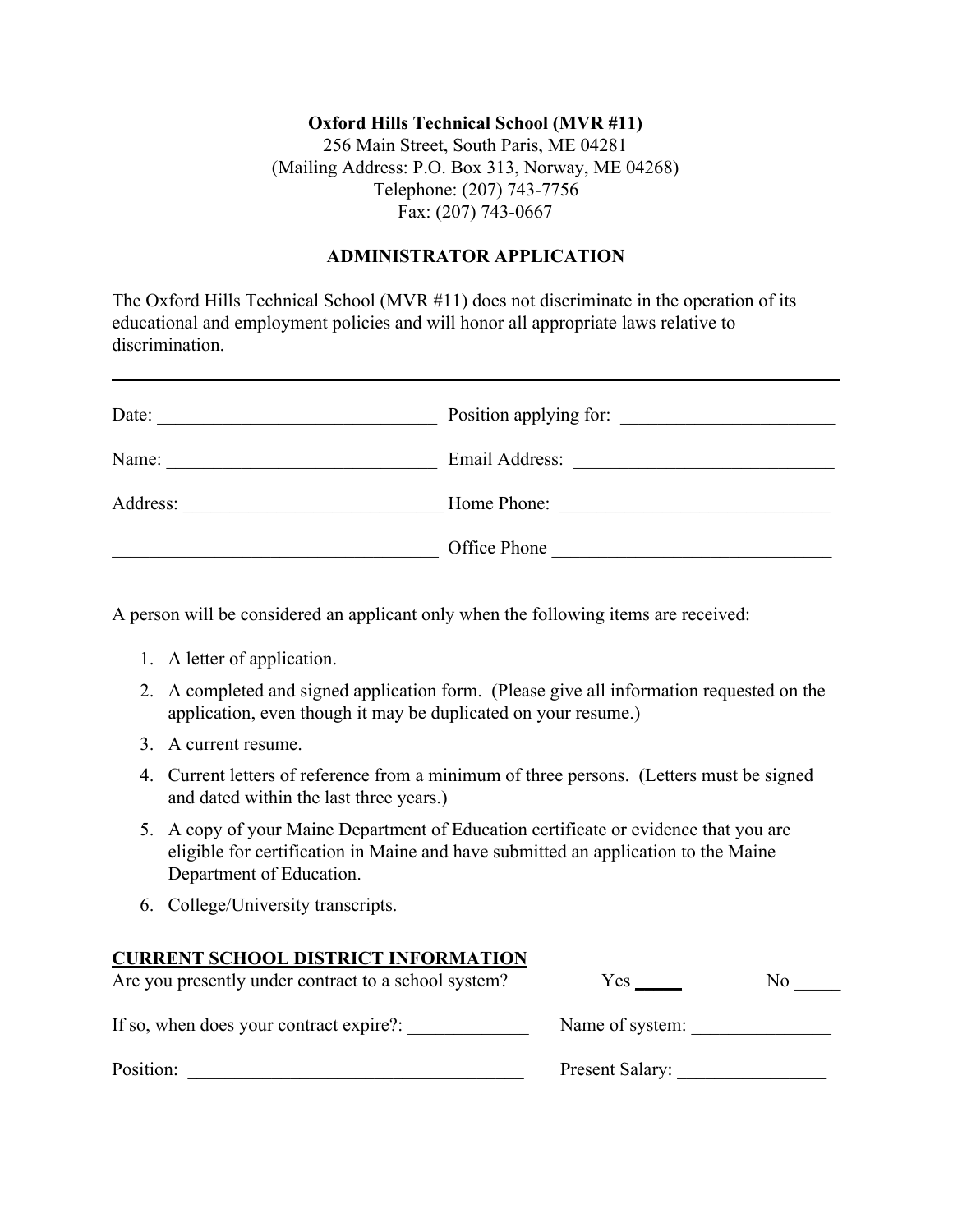| <b>EDUCATION</b><br>Years    |              |                | No. of             |
|------------------------------|--------------|----------------|--------------------|
| College/University           | Location     | Degree Awarded | <b>Attended</b>    |
|                              |              |                |                    |
|                              |              |                |                    |
|                              |              |                |                    |
| <b>CERTIFICATION</b><br>Type | <b>State</b> | Date Issued    | Date of Expiration |
|                              |              |                |                    |
|                              |              |                |                    |

NOTE: Candidates who do not hold Maine certification should direct an inquiry to the Maine Department of Education, Division of Certification and Placement, Augusta, Maine 04333.

## **PROFESSIONAL EXPERIENCE**

| From | To | Position                                                 | Employer |
|------|----|----------------------------------------------------------|----------|
|      |    |                                                          |          |
|      |    |                                                          |          |
|      |    |                                                          |          |
|      |    |                                                          |          |
|      |    |                                                          |          |
|      |    | PROFESSIONAL ORGANIZATIONS and OTHER RELEVANT EXPERIENCE |          |
|      |    |                                                          |          |
|      |    |                                                          |          |
|      |    |                                                          |          |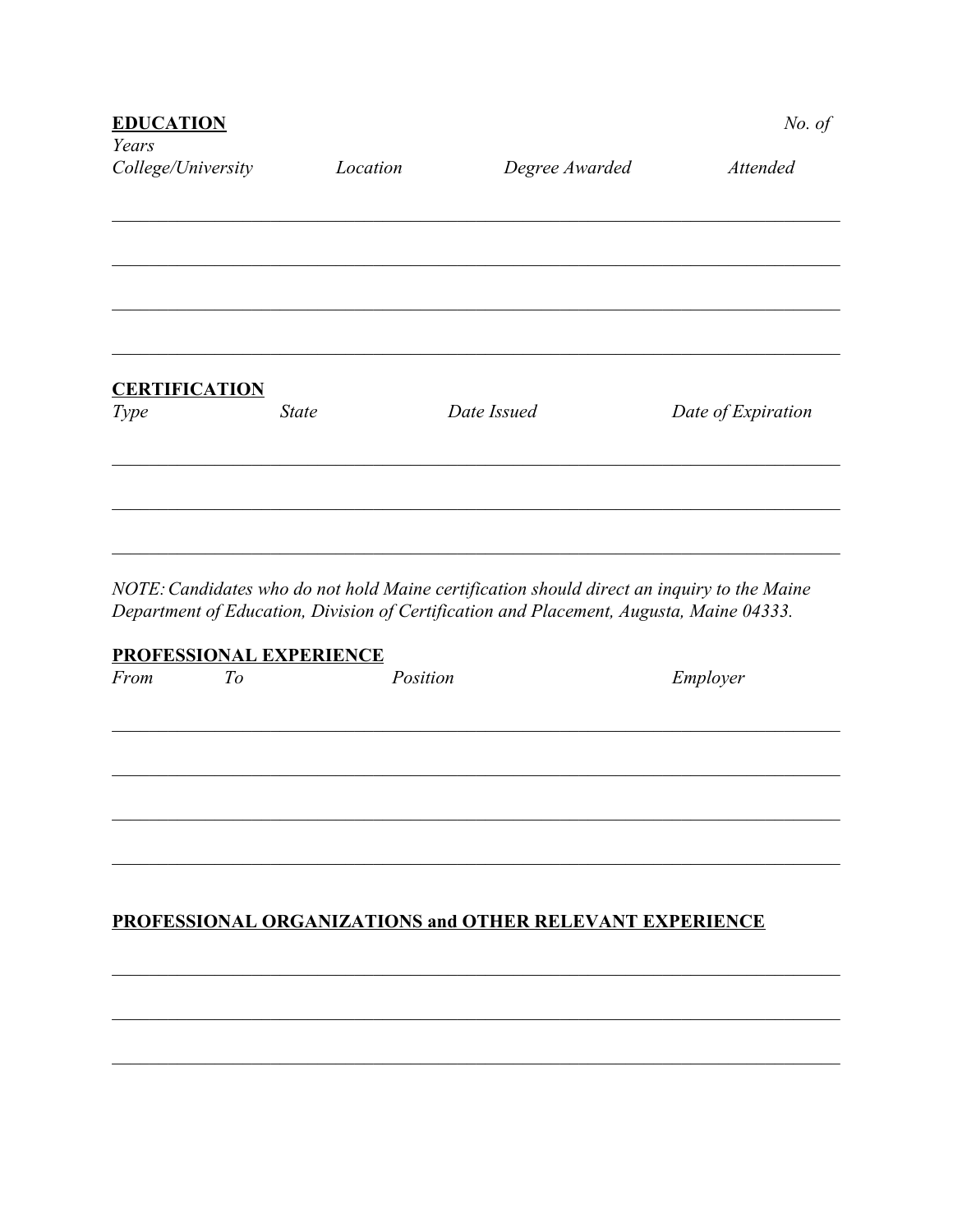**REFERENCES** List three individuals, two of whom are most recent supervisors, who can comment on your ability and whom we may contact. In addition, please provide three letters of reference from persons who are not related to you (may be from references listed below).

| Name                    | Position                                                                                                                                                                                                                                                                           | <b>Address</b> |        | Phone               |
|-------------------------|------------------------------------------------------------------------------------------------------------------------------------------------------------------------------------------------------------------------------------------------------------------------------------|----------------|--------|---------------------|
|                         |                                                                                                                                                                                                                                                                                    |                |        |                     |
|                         | <b>OTHER INFORMATION</b>                                                                                                                                                                                                                                                           |                |        |                     |
| Are you a U.S. Citizen? |                                                                                                                                                                                                                                                                                    |                |        | $Yes$ $No$ $\qquad$ |
|                         | Have you ever been disciplined, discharged, or asked to resign from a prior position?                                                                                                                                                                                              |                |        | $Yes \_\_No \_\_$   |
|                         | Have you ever resigned from a prior position after a complaint had been received against you<br>or your conduct was under investigation or review?                                                                                                                                 |                |        |                     |
|                         |                                                                                                                                                                                                                                                                                    |                |        | $Yes \_\_No \_\_$   |
|                         | Has your contract in a prior position ever been non-renewed?                                                                                                                                                                                                                       |                |        |                     |
|                         | Have you ever not been nominated for re-employment in a prior position or ever had your<br>nomination for re-employment not be approved?                                                                                                                                           |                |        | $Yes$ No ______     |
| person?                 | Have you ever been charged with or investigated for sexual abuse or harassment of another                                                                                                                                                                                          |                |        | $Yes$ No $\_\_$     |
|                         | Have you ever been convicted of a crime (other than a minor traffic offense)?                                                                                                                                                                                                      |                |        |                     |
|                         |                                                                                                                                                                                                                                                                                    |                |        | $Yes$ No $\_\_$     |
|                         | Have you ever entered a plea of guilty or "no contest" (nolo contendre) to any crime                                                                                                                                                                                               |                |        |                     |
|                         |                                                                                                                                                                                                                                                                                    |                |        |                     |
|                         | Have you ever had a professional license or certificate suspended or revoked in any state,<br>or have you ever voluntarily surrendered, temporarily or permanently, a professional                                                                                                 |                |        |                     |
|                         | license or certificate in any state?                                                                                                                                                                                                                                               |                |        |                     |
|                         | Has any court ever deferred, filed, or dismissed proceedings without a finding of guilty and<br>required that you pay a fine, penalty or court costs, and/or imposed a requirement as to<br>your behavior or conduct for a period of time in connection with any crime (other than |                |        |                     |
| minor traffic offense)? |                                                                                                                                                                                                                                                                                    |                | Yes No |                     |